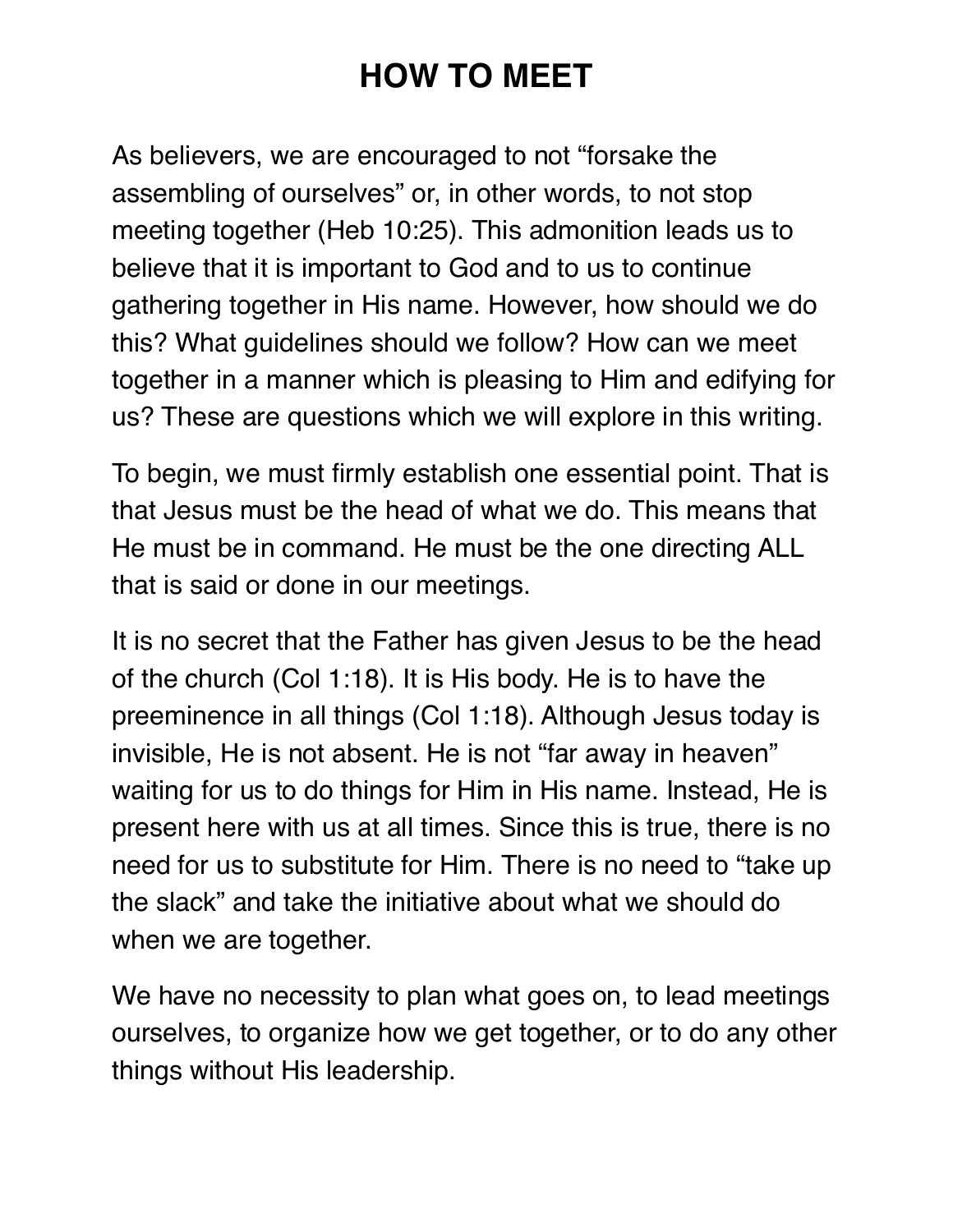If you stop to think about it, it is your head which leads your body. It is this thinking organ which directs every function, every movement, and every word. No other part gets to be in command.

For example, the liver never gets to lead the body. It, no doubt is an essential organ. But as important as it may be, it cannot think for you or direct your life. The heart and lungs are also necessary. But they too are not qualified to lead. The eyes and ears may assist us. Our legs may move us. Our arms and hands may do many things. But they do not initiate anything. In a coordinated body, all the individual members respond to the leadership of the head in harmony with Him and each other. This is what makes us live and move in a coherent fashion.

When someone's head loses control of their body, many strange, frightening, and even dangerous things result. This can even include someone becoming paralyzed. A paralyzed person still has a head, but it has no control whatsoever over the different parts of the body.

How much of this could apply to the church of Jesus today? How much of what is being said and done in His name has its origin with Him? Or how much is just individual members or even groups of members doing what they imagine is best without so much as consulting the Head? How much of what we see today which passes for "Christianity" is being done without any authorization from God at all? How much is just independent members doing things "in His name" which do not express the will of the Head? Perhaps this lack of divine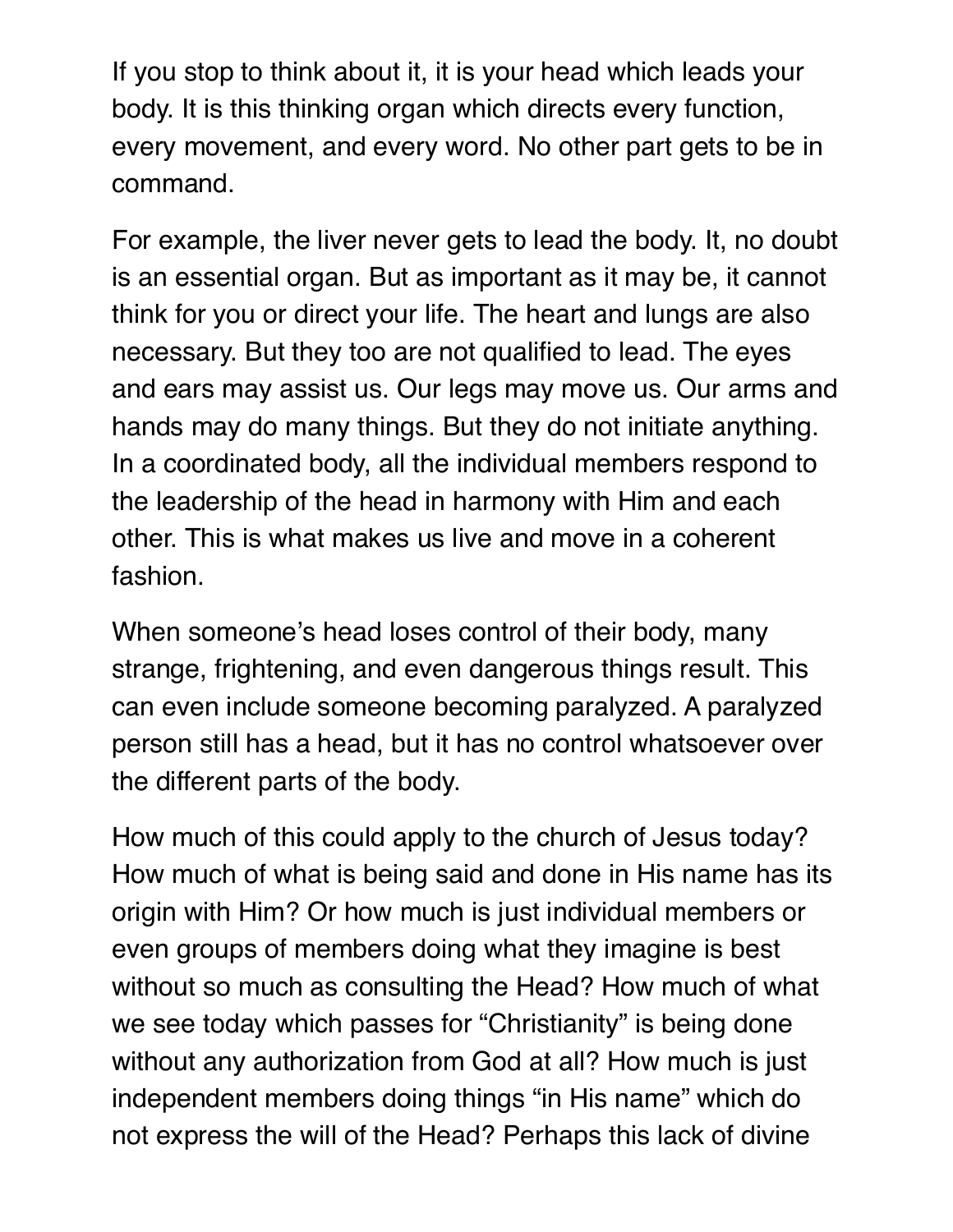leadership could explain the lack of life-changing power in the church today.

Although all this could and should be applied to the activities of the body of Christ in general, it also applies to our meetings together as His body. When we get together, who's running things? Is it Jesus or some pastor, group of elders, or some other such arrangement? Is it the Holy Spirit who is directing everything, or are we following some pre-planned formula, "Church bulletin," or liturgy? Is it man who is running things or God?

The evidence of the source of the meetings is in the results. Are we knowing the powerful presence of God? Are people being changed into Jesus' image? Are they being liberated from sin? Are our meetings truly edifying, or do many leave feeling unsatisfied and hungry, while perhaps not even understanding why this is? If the life-changing glory of God is absent then it is must be that men are in charge. It is quite probable that the leadership of the Holy Spirit has been replaced by the ideas, plans, and directions of mere humans. Although such meetings may have a form of religion, there is no power present to change lives.

If and when our meetings fall into the same pattern week after week this is a possible sign that humans are in control of something which has been reserved for Jesus alone. Very many "church services" go like this: first some singing, then some preaching, and then perhaps an "altar call" and prayer. Is it the Spirit of the living God who is leading all of this? Can it be that our Lord has nothing new to say or do when we are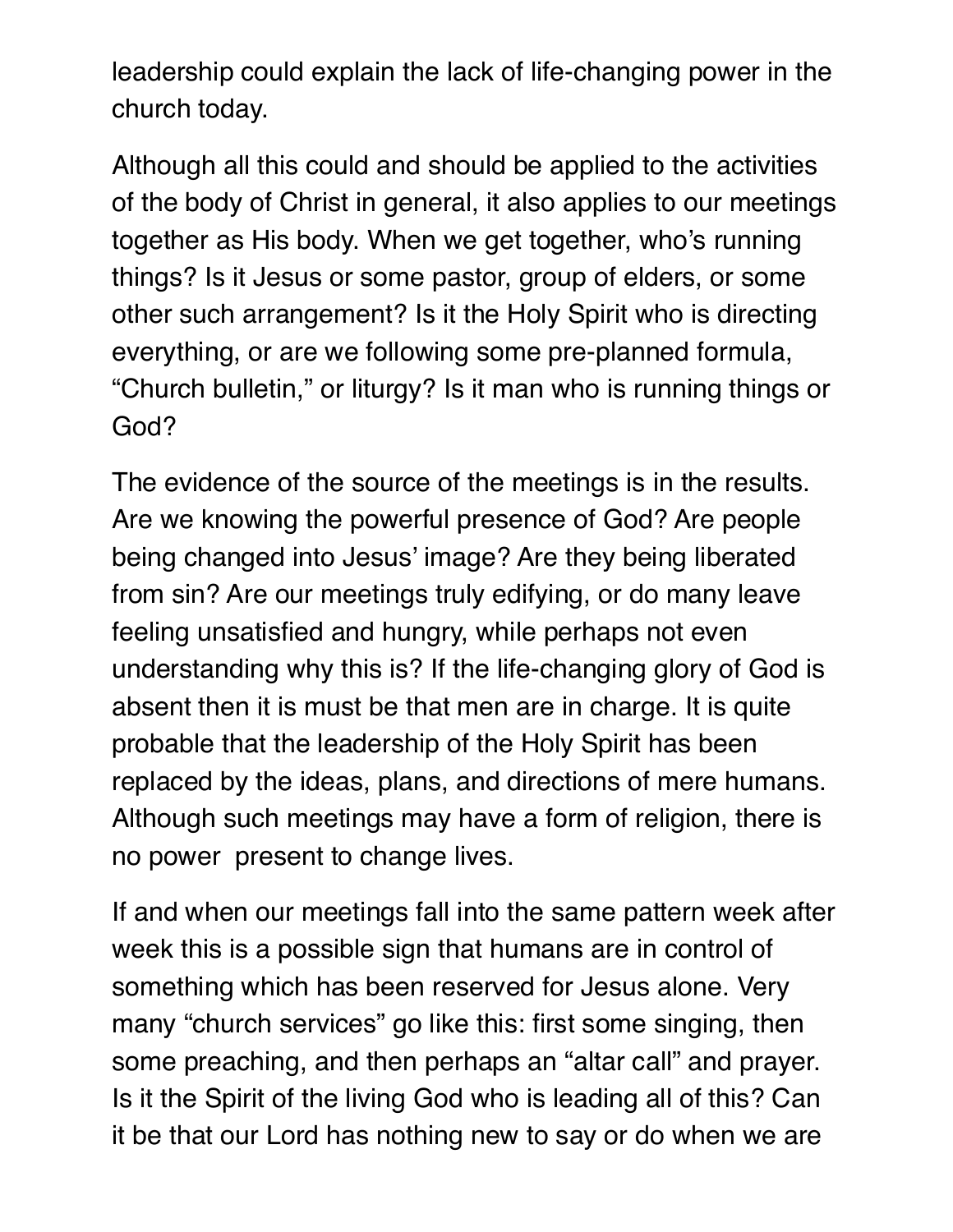in His presence? Or is it possible that we have shut Him out and are merely going through some religious motions in His name but without His presence?

## IN SPIRIT AND IN TRUTH

We are taught by Jesus that the worship which pleases the Father is worship which happens "in the Spirit and in truth." We read: "But the time is coming and now is, when the true worshippers will worship the Father in Spirit and truth, for the Father is seeking these kinds of worshippers. God is Spirit, and those who worship him must worship *him* in spirit and truth" (Jn 4:24 FLNT). What does this mean to us?

First of all, let us examine what this doesn't mean. To be in the Spirit, does not mean that we have some kind of special feeling. It does not refer to the "mood" of our gatherings. It does not indicate excited emotions. It doesn't mean that different members show off their various talents such as singing, dancing, prophesying, or eloquent speaking. It doesn't mean that everyone is entertained or informed.

To be in the Spirit means that we are, in fact, in the presence of God. It means that He is filling us and leading us. Without His authority, we cannot genuinely be in the Spirit. Rebellious believers cannot remain in His presence for very long. Therefore, it means that we are yielded to Him. We are submitted to His person and direction. We are not proud and self-sufficient but humbly allowing Him to be everything to us.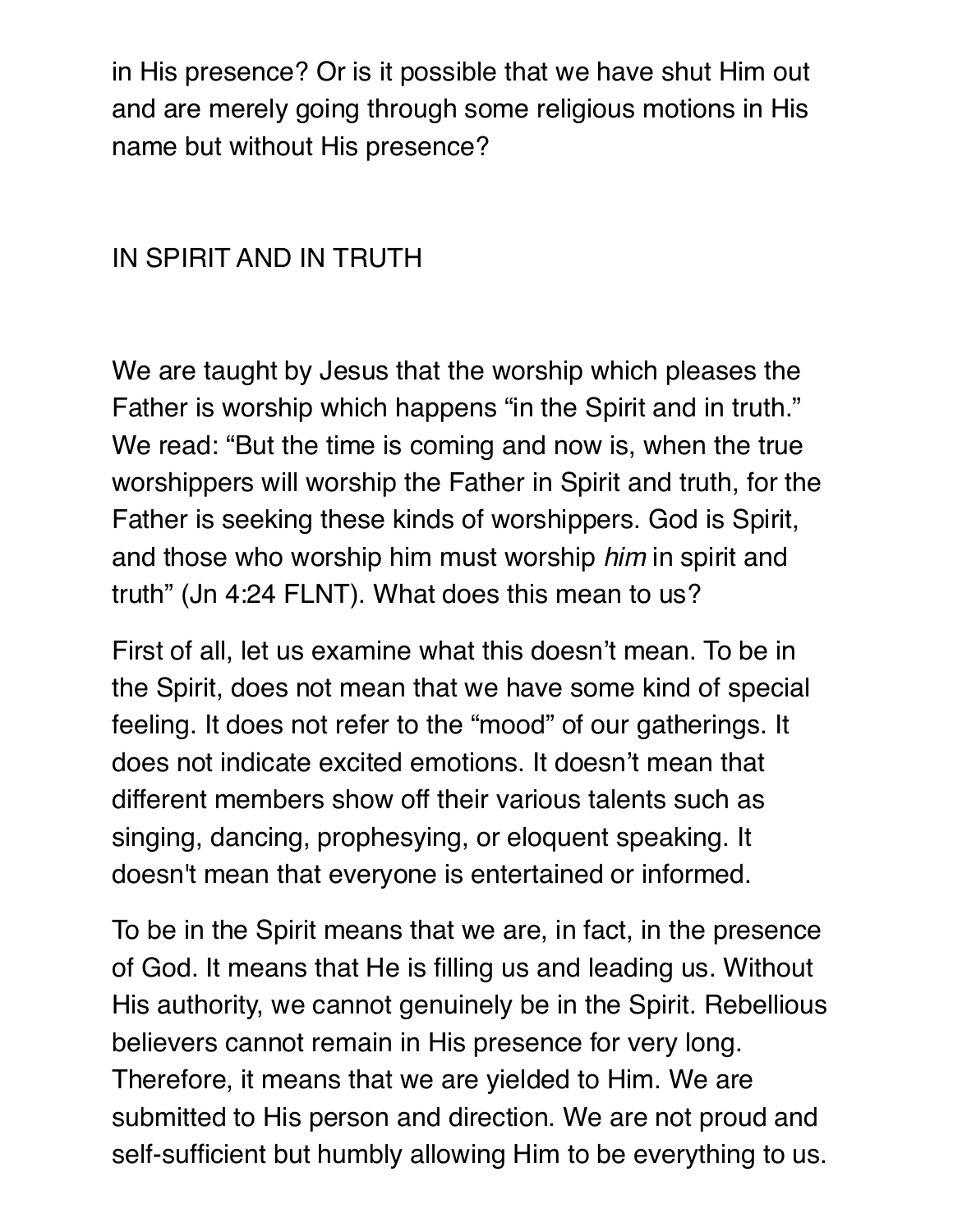This same truth applies to "meeting in Jesus' name." Most Christians know the verse which says: "Where two or three are gathered together in my name, I am there in the midst of them" (Mt 18:20). To be in His name does not mean that we use the phrase "in Jesus name" when we get together. It also does not mean that we have His name written over the door. It means that we are in Him. We are experiencing the reality of His presence. He is our Lord in every aspect of what we are doing. He is both filling us and leading us. This phrase is just another way of saying that we should be "in the Spirit."

If we are not truly submitted to Him and subject to His leading, we are not really meeting in His name. Instead, we are really (whether this is intentional or not) meeting in our own name(s). Therefore, we express ourselves and not Jesus. We minister human things such as logic, intelligence, emotional appeal, entertainment and/or information, but not the Spirit of the living God.

When we get together, we are not free to do whatever we want. We are not supposed to just sing our favorite songs. We are not free to express our own opinions, thoughts or ideas. We read in 1 Peter 4:11 that: "If anyone speaks, *let him speak*  as the oracle of God" (FLNT). An oracle is defined as: "A priest or priestess acting as a medium through whom advice or prophecy was sought from the gods in classical antiquity." In our case, it means that it is God who is speaking through us and not merely ourselves who are speaking and offering our own thoughts and words.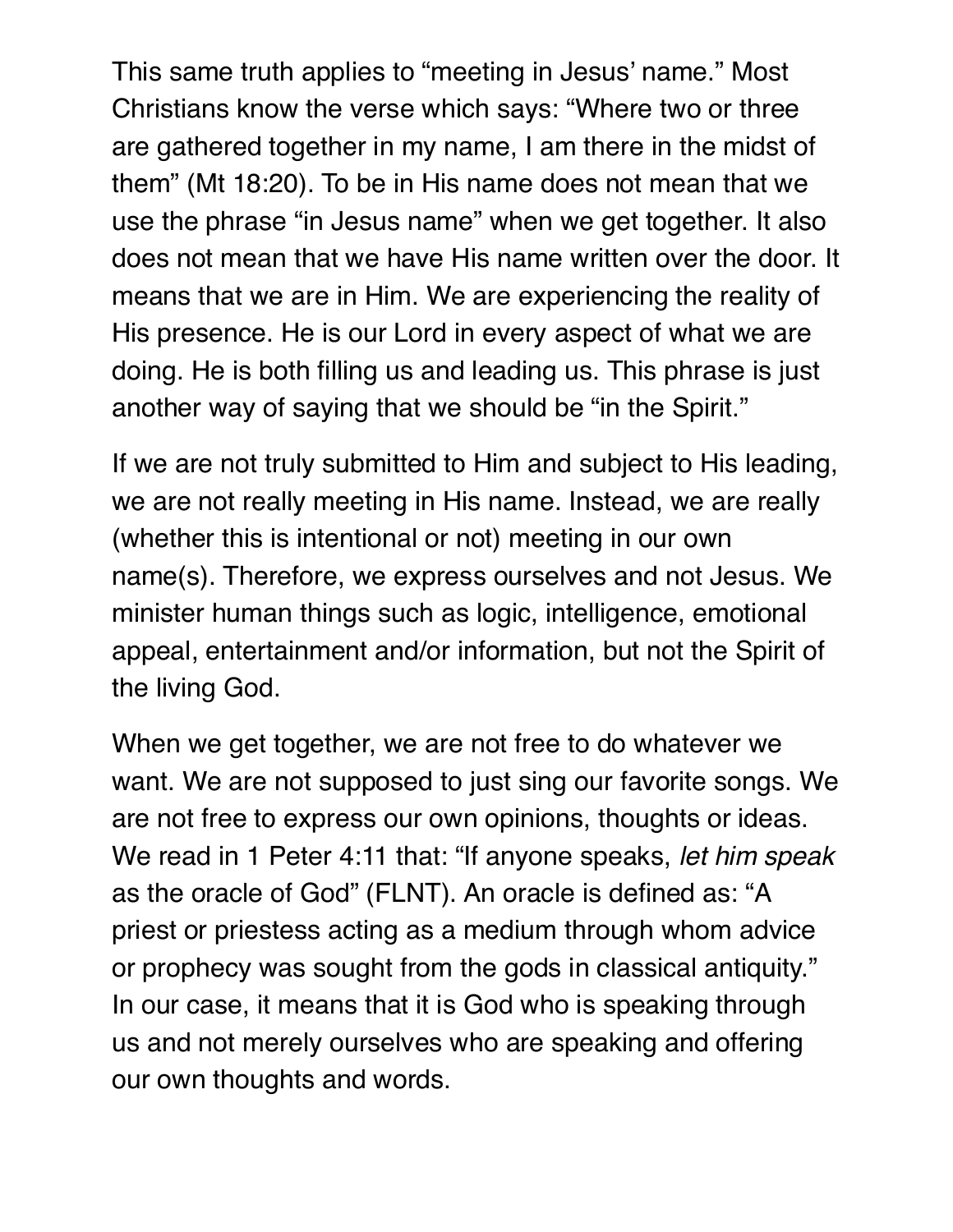If we wish to know God's presence in our meetings, we must follow His guidelines. We must be submitted to and filled with Him. When we sing, we must sing the songs His Spirit is selecting. When we speak, we must speak the words which He is giving us at the moment. When we prophecy or teach, we must be sharing the words which come from Him and not from ourselves. This must not be mere Bible knowledge, but words spoken from the inspiration of the Holy Spirit.

If this is not the case, we will find ourselves with an empty religious shell which is devoid of the presence of God. We will not be blessed. We will not be built up. We will not be strengthened spiritually. Without the presence and leadership of God in our meetings, they are just a farce. They are useless. They are worse than nothing. Such meetings just produce hypocrites who imagine they are right with God but in fact are not.

How many times have we left meetings unsatisfied? How many times have we not been fed or built up? How often we have gotten together with the expectation of something genuine happening and left empty and disappointed? This is a result of us not meeting God's criteria. Somehow, we have not submitted to Him. In some way, we have done our own thing instead of His. We have not followed His leading. Therefore, He has not blessed us. He has not revealed Himself to us. Instead, since we have done what we think is best instead of submitting to Him, He has left us with our own results.

We read: "Therefore, I say this – and I am confident that this exhortation is from the Lord – that you should no longer walk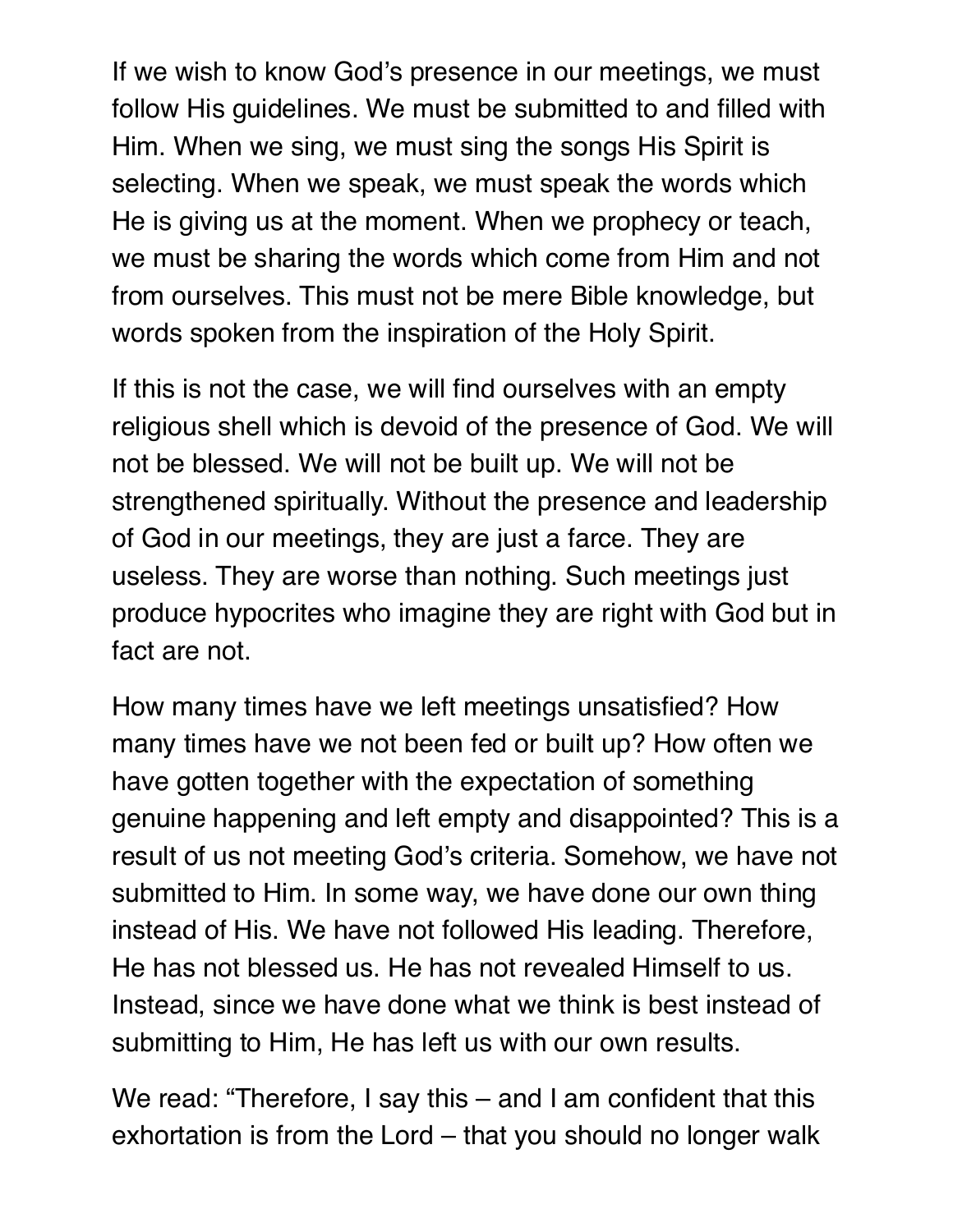in the same way that the Gentiles walk: i.e. in the futility of their own intellectual reasonings" (Eph 4:17 FLNT). Such reasonings do not result in the ministry of God's life, but only futility and death.

We also are taught: "Guard your steps when you go to the house of God. Go near to listen rather than to offer the sacrifice of fools, who do not know that they do wrong. Do not be quick with your mouth, do not be hasty in your heart to utter anything before God" (Ec 5:1,2 NIV).

In order to have truly spiritual meetings, we have to have the fear of God. We must have a holy, reverent respect for His authority and His person. Without this reverent fear, we all too easily do our own thing. We speak our own words. We share our own ideas and opinions. We minister from what is in our own heart, but not from what is in the heart of God. All such "ministry" can produce is puffed up believers but not ones which are truly built up by the Spirit of God. It is a very healthy thing to fear expressing what comes only from ourselves when we are together in His presence.

Although some may like to emphasize the love of God, the fear of God also must have a very real place in our meeting experience. We read in Leviticus 10:3 "All who serve me must respect my holiness. I will reveal my glory to my people" (NSB). If we do not have a reverent respect for God's leadership and His holiness when we get together, His presence will not be powerfully known in our midst.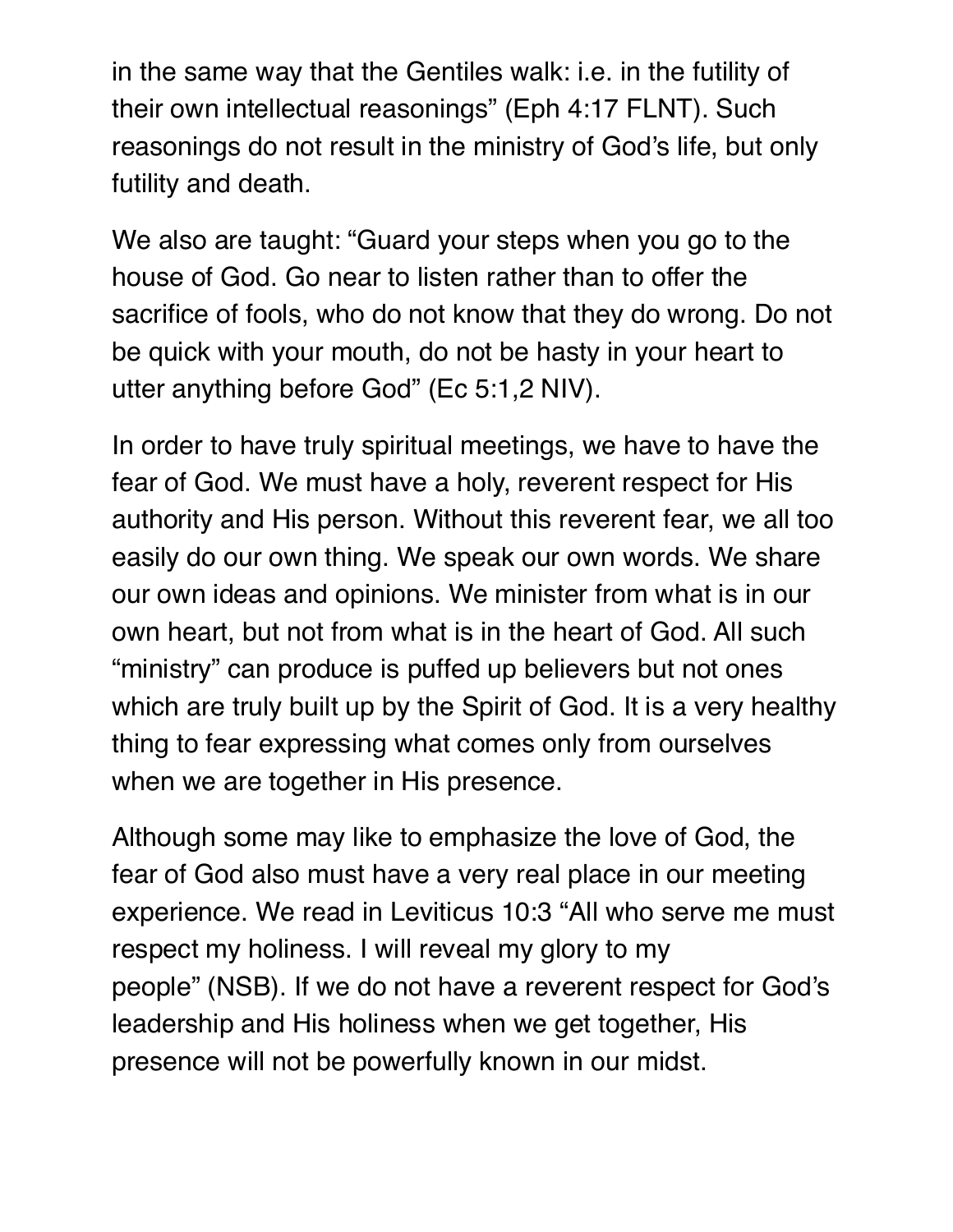## AN IMPORTANT REQUIREMENT

In order to be successful in meeting in the Spirit, we must also be daily walking in the Spirit. This means that He is leading us every day. There is no way we can lead our own lives and do our thing during the week and then, when the time for a meeting comes, we can suddenly succeed in entering the presence of God.

It is impossible to have a meeting led by the Spirit without the participants knowing how to walk, and actually be walking, in the Spirit themselves. How can they know the direction of God when they wish to minister to others in a meeting situation if they don't know His direction in their daily lives? How can they suddenly become spiritual in a meeting when in their daily living they are carnal? How can they submit to the leading of the Holy Spirit on the day of the meeting when they are resisting His authority the rest of the time?

When we fail to walk in God's presence during the week, there are reasons for this. It may be that we are disobeying Him. It could be that we are practicing some activity which does not please Him and offends Him. (This is called sin.) It may be that we are proud and self sufficient. It may be that we have not been seeking Him daily, but instead are preoccupied with living our own lives according to our own desires. It could be that we have never really yielded the control of our lives to Him completely and so, even though we call Him "Lord," He is not really our Master. We have never truly become a "living sacrifice" to Him (Rm 12:1).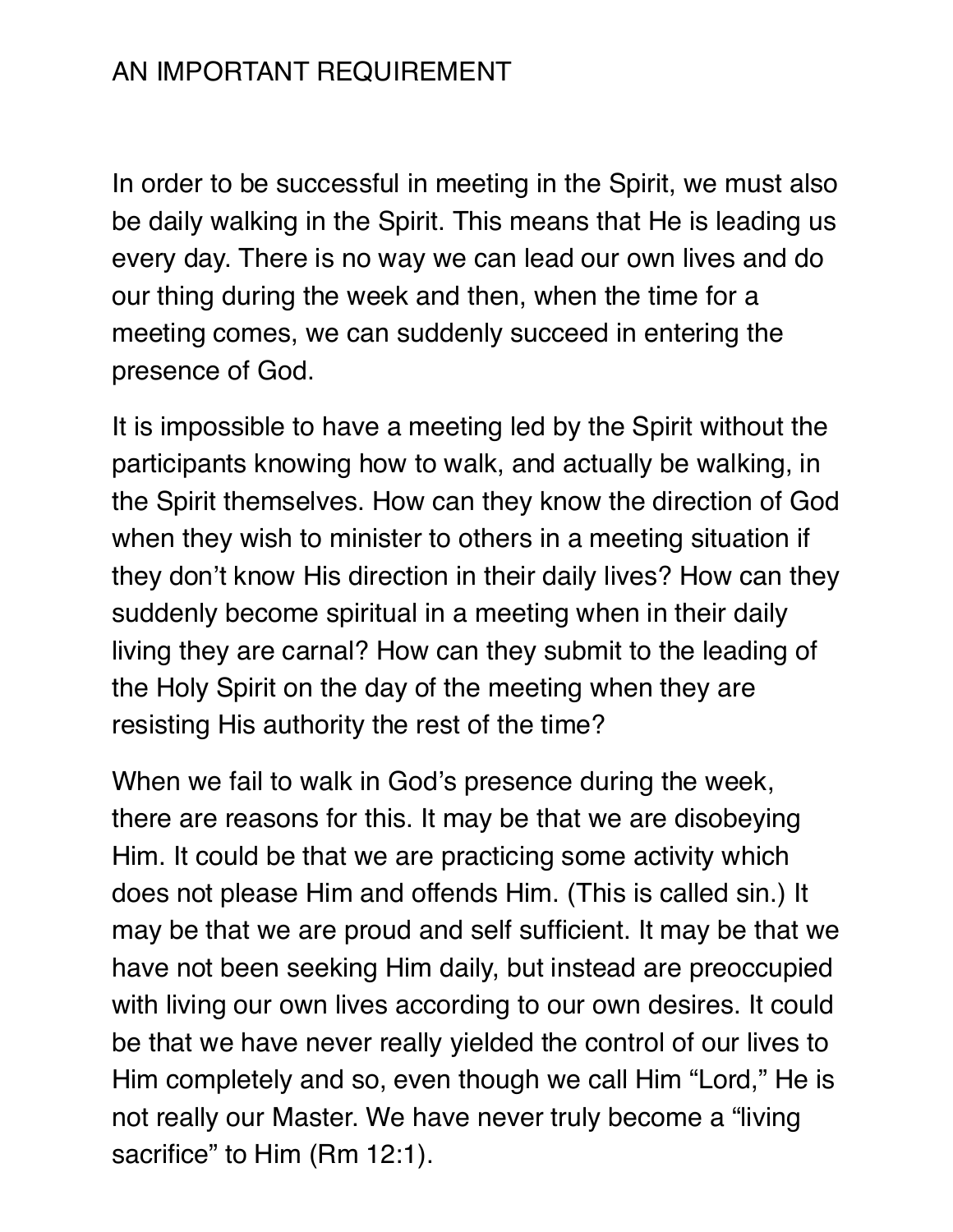When our individual lives are not submitted to Jesus, when we are not daily walking in His presence and know His leading, then we cannot have truly spiritual meetings. Getting a group of rebellious, proud, stubborn, worldly, self-centered Christians together does not attract the presence of God.

If we wish to meet together in God's presence, we need a change of heart. We need to repent of everything which is blocking our individual relationships with Him. We must allow Him to search our hearts and then we must deeply repent of anything which He exposes as being against His holy nature. Unless we are in a right relationship with Him outside the meetings, we can never succeed in having spiritual meetings.

True meetings led by the Holy Spirit will not consistently be the same. They will not always follow the same pattern. When our gatherings fall in to a pattern, this is a sign they have also fallen away from the presence and leadership of the Lord.

In our meetings, our Master may wish us to spend our time in prayer and intercession. Perhaps we will be occupied with praise. Possibly He will lead us to repent together. We may be led to have some teaching. Maybe some will give their testimonies of how God has worked in their lives. It is possible that they share a word or revelation they received from Him. Even a time of silence in the presence of God is a possibility.

How do we know what is on God's heart for us to do when we meet? It is by being intimate with Him. If we are not intimate with Him during our daily lives, we can never have truly spiritual meetings. We must allow Him to expose our sin and work to cleanse us from everything which offends Him. We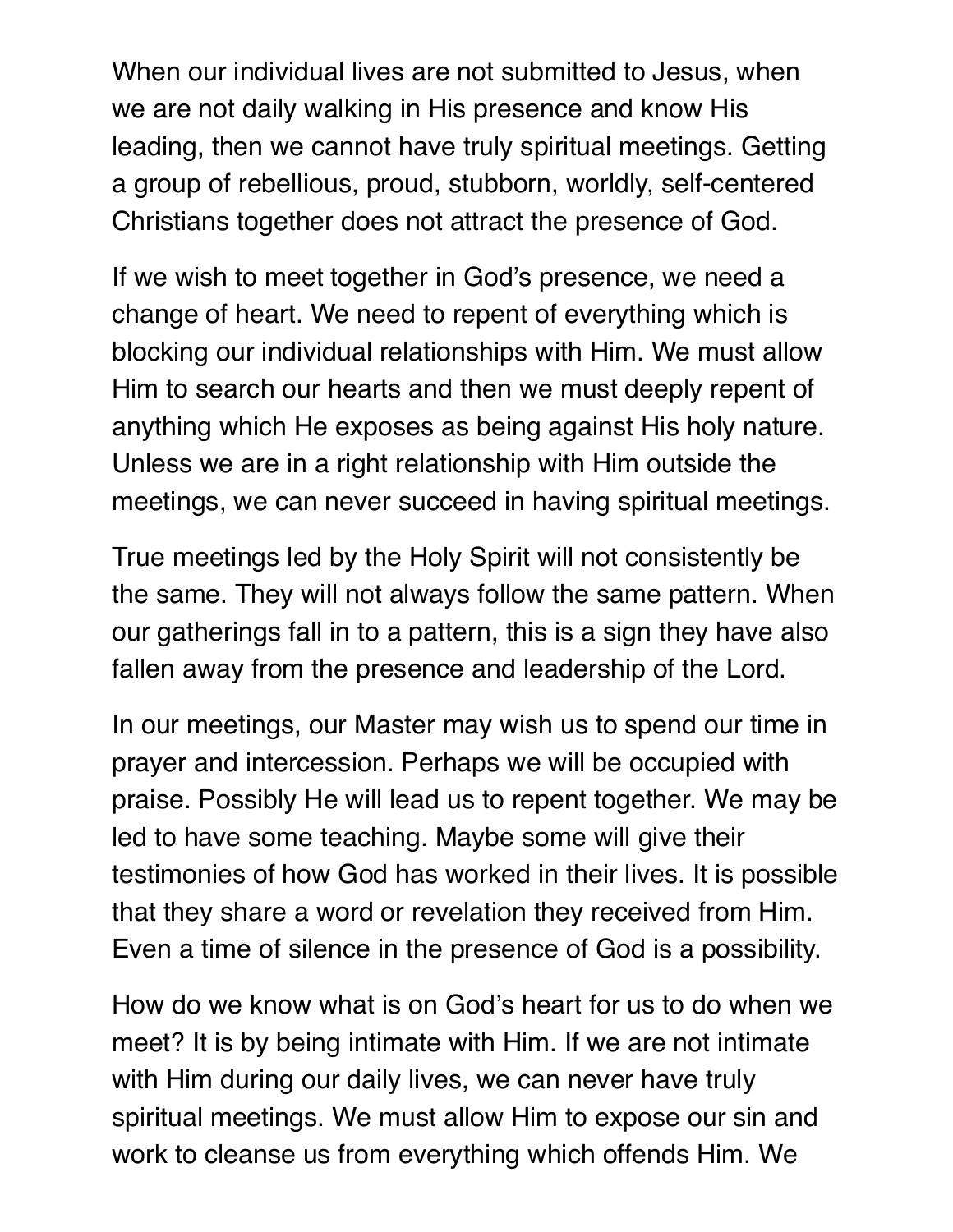must also become disciples of His. This means that we learn to know and follow Him all the time.

How many believers spend their time serving themselves and seeking their own pleasure and interests? Then, when the time for a meeting comes, they go hoping that someone else will have spent time in the presence of God and be able to say something which will feed them. How often do Christians get together to rejoice in how right they are about many Bible doctrines and (perhaps secretly) feel superior to others who are "less enlightened?" How frequently do believers meet to have their emotions stimulated by ever louder music, more and more "prophecies," preachers who shout and scream ever more loudly and/or be entertained by spurious signs and miracles?

Much of what passes for "Christianity" today is just an expression of the fallen soul life. Frequently, it has very little, or nothing to do with the Holy Spirit. Instead, it is the natural human being trying to act spiritual.

# MINISTRY IS FOR EVERYONE

Ministry in our church meetings is not the responsibility of one person or even of a few selected individuals. Instead it is the responsibility of everyone. We read: "You can all prophecy…" (1 Cor 14:31 NKJV) which means "speak for God". We all can and should be ready and willing to share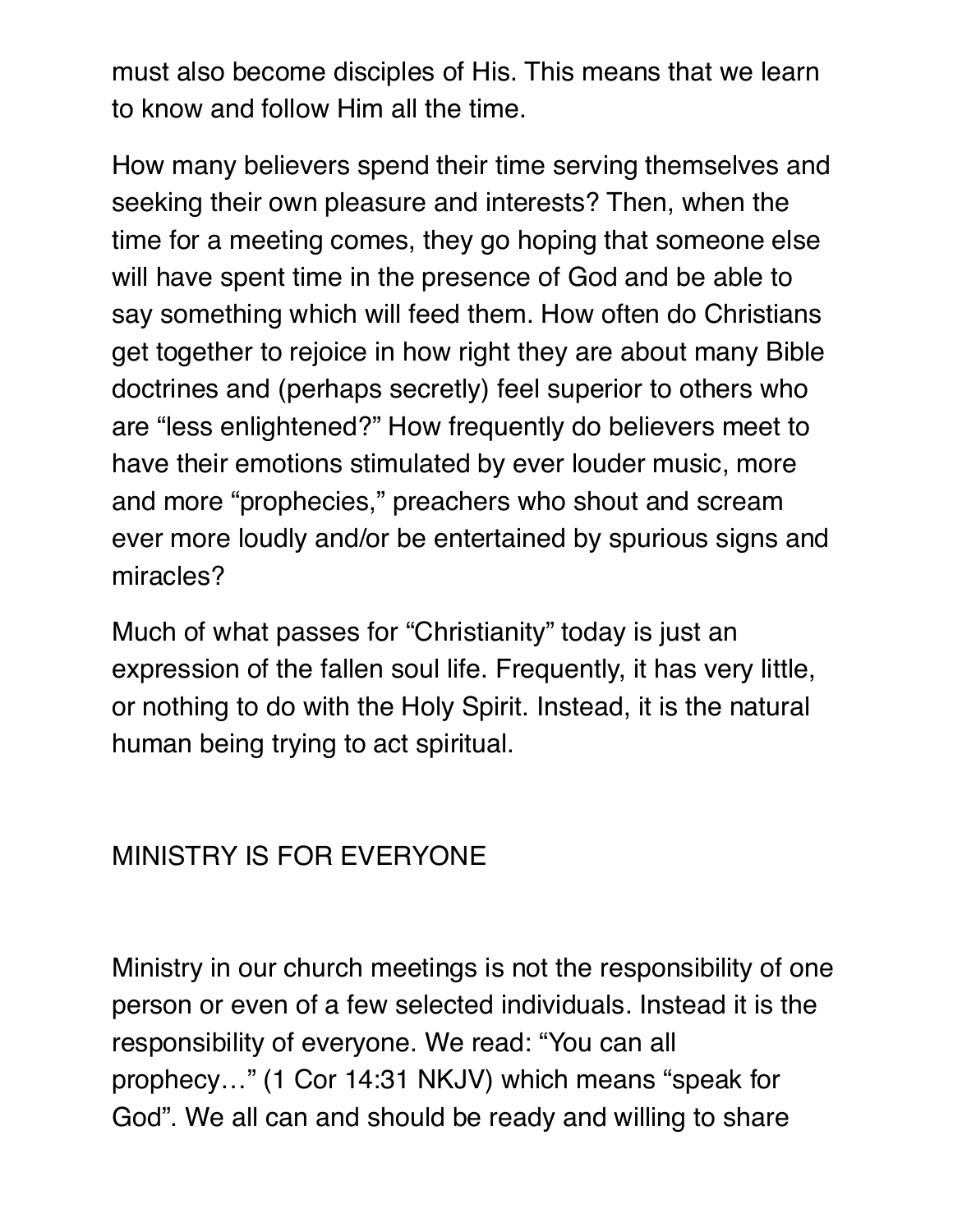what God has spoken to us, what He has done for us, or even what He has done in others with whom we have fellowship.

In 1 Corinthians 14:26 we read: "What is *the proper way to conduct your meetings* then, brethren? When you come together, each one has a psalm; has a teaching; has a revelation; has *a message in* an *unknown* language; has an interpretation. Let everything be done for building up the others [not glorifying yourself]" (FLNT). So we see that in a genuine church meeting many different members minister to the others in a great variety of ways. All this is done according to the leadership of our Head and King.

Under the old covenant, the Jews were required to go to Jerusalem three times a year for festivals or "feasts." They had three "national meetings" every year. Yet, there was a certain requirement put upon them. We read: "No one is to appear before me empty-handed" (Ex 23:15 NIV).

During the time between these festivals, the people were supposed to be busy. They were planting, raising cattle of various kinds, and other types of activities. When they came to the feasts, they were supposed to bring an offering gained from what they had been working at in the meantime. This has a very important application to us today.

As believers, we are supposed to seeking the Lord all the time. We are required to be occupied with His work and His word every day of the year. In this way, through our communion with Him, we gain insight, understanding, words of encouragement and exhortation, and many other such things. Through our intimacy with Him, we have experiences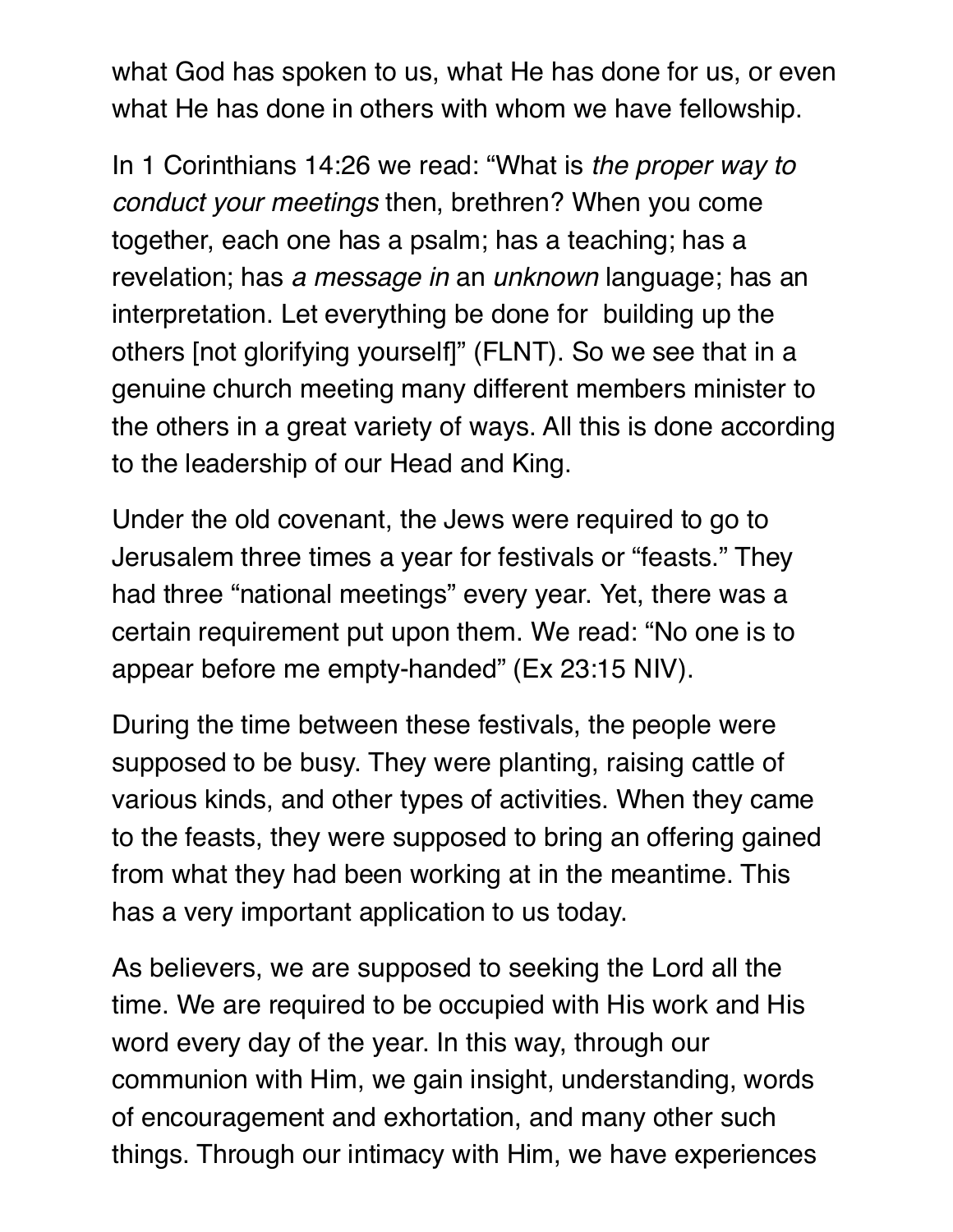of conversion of others, of people being healed, of prophetic insights, of God using us to serve others in an infinite variety of ways. These experiences then can become testimonies of God's work which will edify others.

Then when we come together to worship Him, we have something to offer. We have something real and living to share with the others which comes from our intimate relationship with Jesus. If we have nothing, it reveals our spiritual poverty. It shows that we are not really intimate with God and therefore have not been spending time with Him. We are fruitless and unprofitable servants.

This condition should alarm us! Jesus teaches us that those who do not bear fruit will be cut off from the vine. This means that they will be cut off from the flow of His life which we only find in Him. We read: "I am the vine; you are the branches. He who continues in me and I in him, that one bears much fruit. For separately from me you can do nothing. If someone does not continue in me, he will be thrown aside as a *useless* branch and dry up. And they, *(those who are unfruitful)* will be gathered up, thrown into the fire, and burned (Jn 15:5,6 FLNT).

This unfruitful condition is very clearly seen when we meet together. If we have nothing to offer, it shows that we are not continuing to have intimate fellowship with Jesus. The results of such a condition which Jesus promised to us should be very sobering.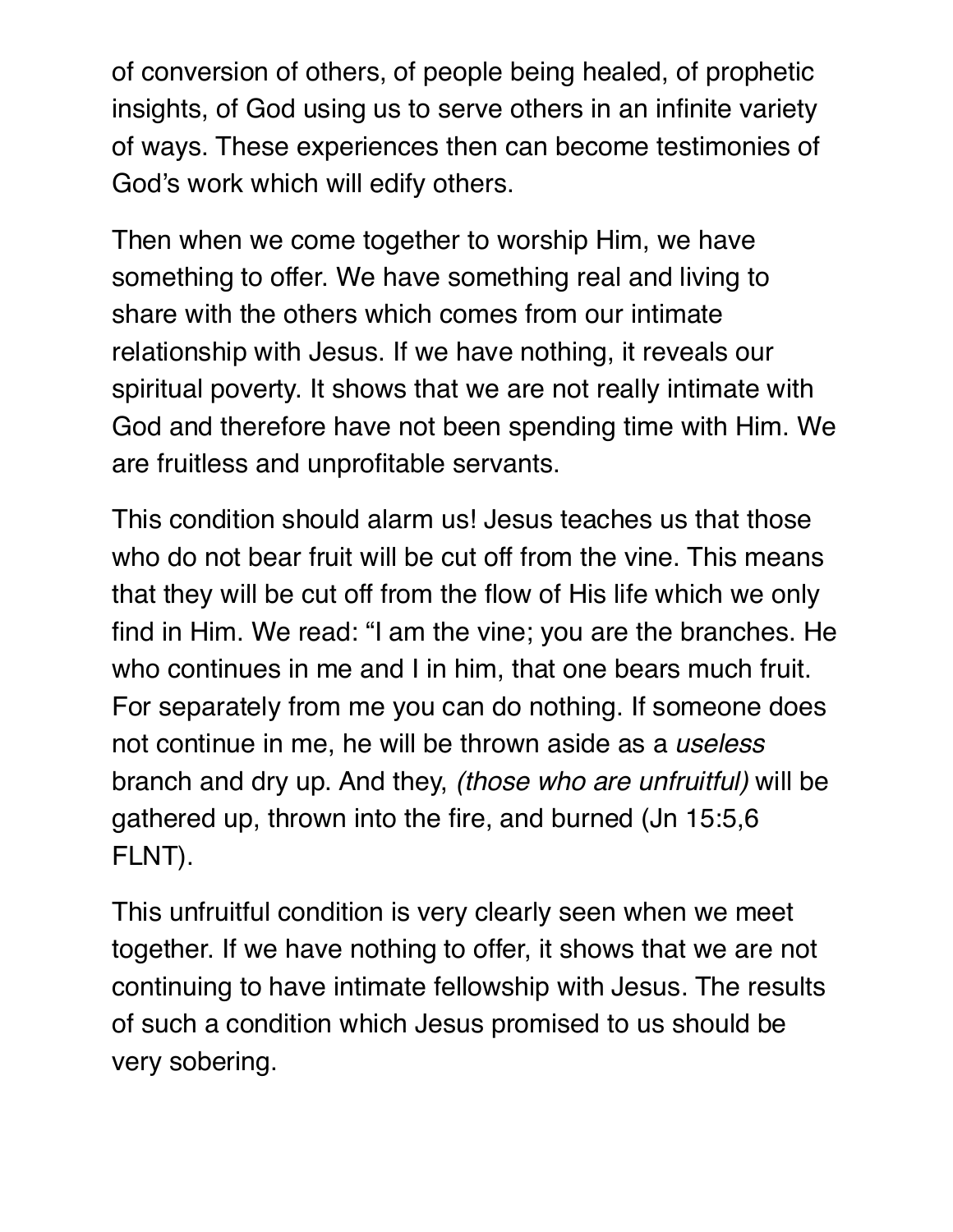Although there should be opportunity for everyone to share in our meetings, no one is free to offer anything which originates from themselves. We are not free to offer, as Cain did, our "vegetables," which are the things we ourselves think or feel. Also, we are not at liberty to offer our own "strange fire" before the Lord as Nadab and Abihu did (Lev 10:1) which was inventing a new way to worship God. How many brothers and sisters introduce into church gatherings "new" ideas? Perhaps they have a dance routine, some flag waving, a theater piece or mime, a chorus routine or solo. Maybe they have read some interesting book or heard some new ideas which they wish to share. Possibly, they have seen or heard of some new thing another group of believers are doing and want to introduce it in their meetings. They are bringing their "strange fire" into the presence of God.

Many who bring such things which God has not authorized into the church are offering their "best" just as Cain did. Without a doubt, he offered his finest vegetables. But all these things which man can produce and invent are rejected by God. As with the offerings of Cain and Able, only one offering pleases Him. It is the offering of the Lamb of God, His own Son.

In order to offer the Lamb, we must have become intimate with Him and have spent time in His presence. We must be led by His authority! If not, we will only be offering vegetables which are rejected by Him.

Does this seem very narrow and restrictive to you? It is! God's way is very narrow. It is extremely restrictive. Only His Son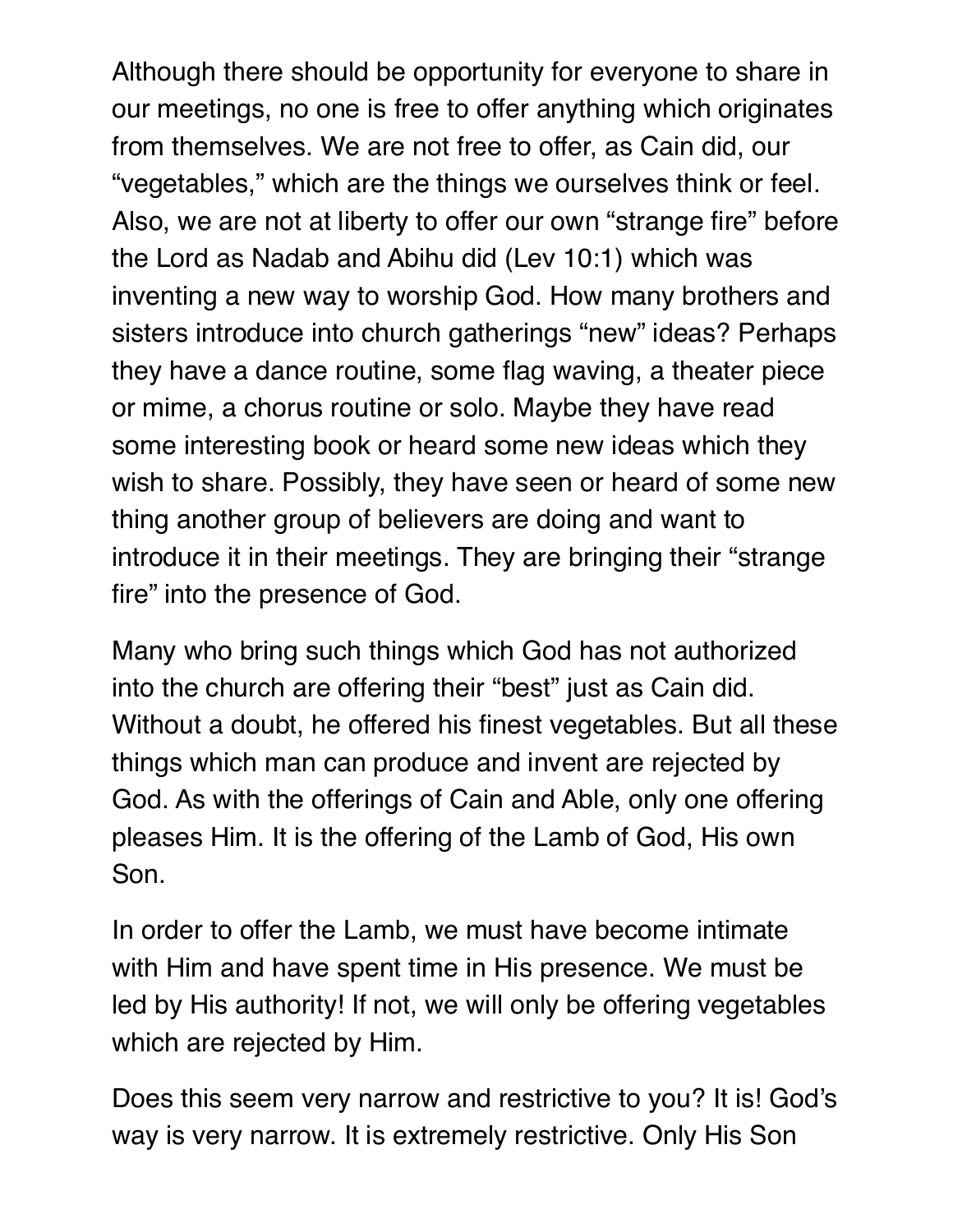passed the test and if we and our meetings are to also pass the test, it can only be done by being one hundred percent in Him.

In order to have a truly spiritual meeting, we must have the fear of the Lord upon us. This means that we must be consciously very careful to follow Jesus in our times together. If we wish to get together to visit, share opinions, etc., there are certainly other times and places for this. But when we desire to come into the presence of the Lord and have Him lead us, we must have the highest respect for His authority.

I am not saying that we will never err or miss His leading. Our meetings will never be "perfect." I am only insisting that we must have a holy, reverent fear of the Lord. We must have a deep desire to say and do only what flows from Him. Only that which flows from His throne will be edifying and therefore of any use to us, His people.

Our church meetings should not be dominated by one person or even a few people. Jesus lives in every member of His body and therefore, each one should have something to share. In 1 Corinthians 14:26 we read: "What then shall we say, brothers and sisters? When you come together, each of you has a hymn, or a word of instruction, a revelation, a tongue or an interpretation. Everything must be done so that the church may be built up" (NIV).

When only a few selected members share using their gift(s) the fulness of Christ is not seen. Although the more gifted members may have genuine things from God to share, they should never take up all the available time, but should be sure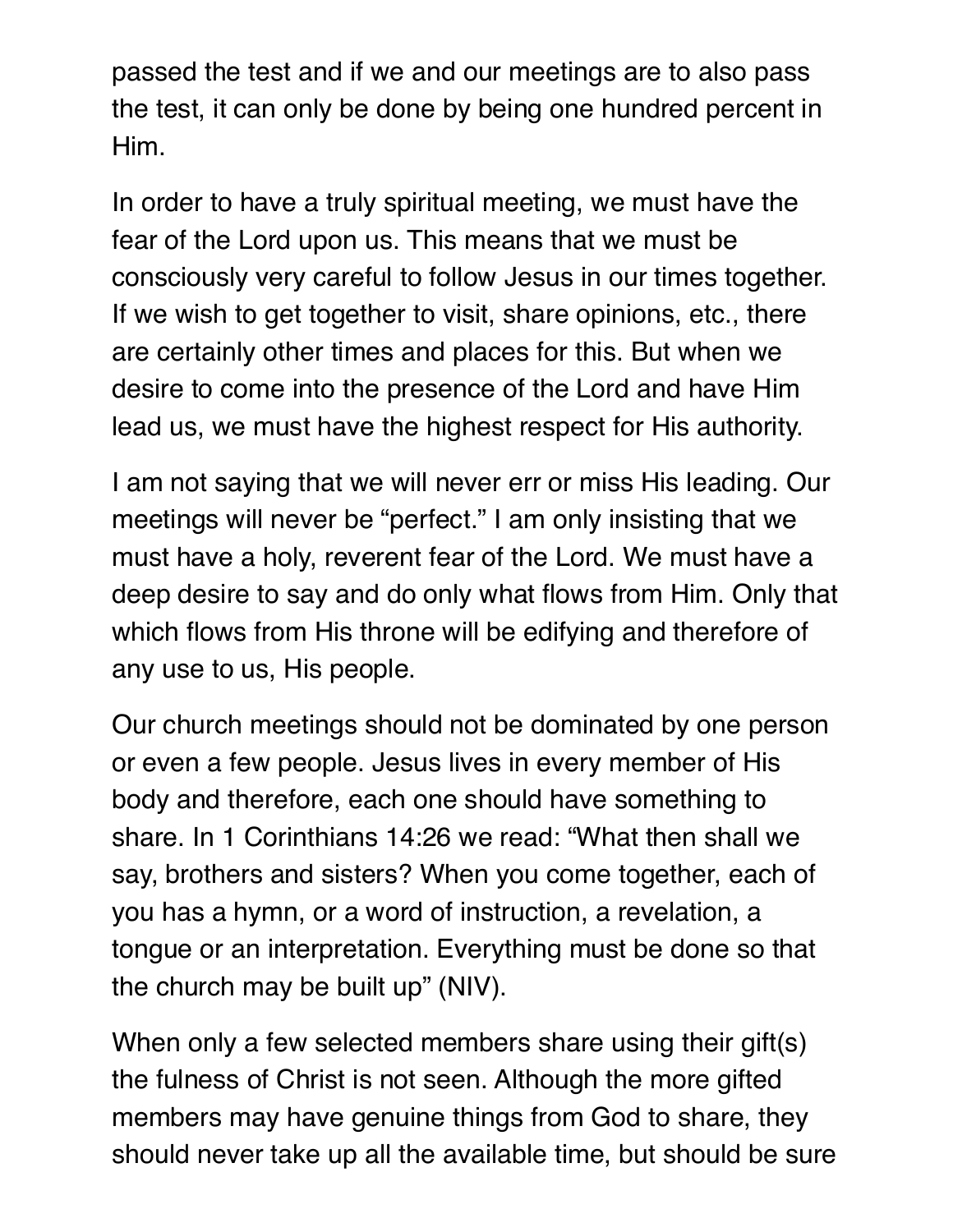everyone gets a chance to give their portion which they received from God.

The fulness of Jesus is in His body. No one member has everything. No one has all revelation and understanding. No one has every available experience. Therefore, it is only when everyone has a chance to minister by the Spirit that the fulness of Christ is seen. Although it is usually impossible for everyone present to say something in every meeting, the principle is the same. Every member has a portion of Christ. Everyone is called to minister their part to the others so that everyone can be built up. Even the smallest word or sentence from one of the believers can be a great encouragement and blessing to someone else.

If and when there are some especially gifted brothers, in the area of teaching for example, they are free to arrange times and places for them to do extended teaching. This is not really the same thing as a "meeting" of the church. We could call it a "ministry meeting." In this case you have one person exercising their ministry for the benefit of all. Paul, for example, taught for a whole night on one occasion when he was to leave the next day and was greatly burdened to pass on to them what he had received from God before he left (Acts 20:7-11). He also arranged a place, "…the school of Tyrannus," where he taught daily (Acts 19:9). Much of passes for "church meetings" in our day seems to be more like the ministry of one individual than an expression of the body of Christ.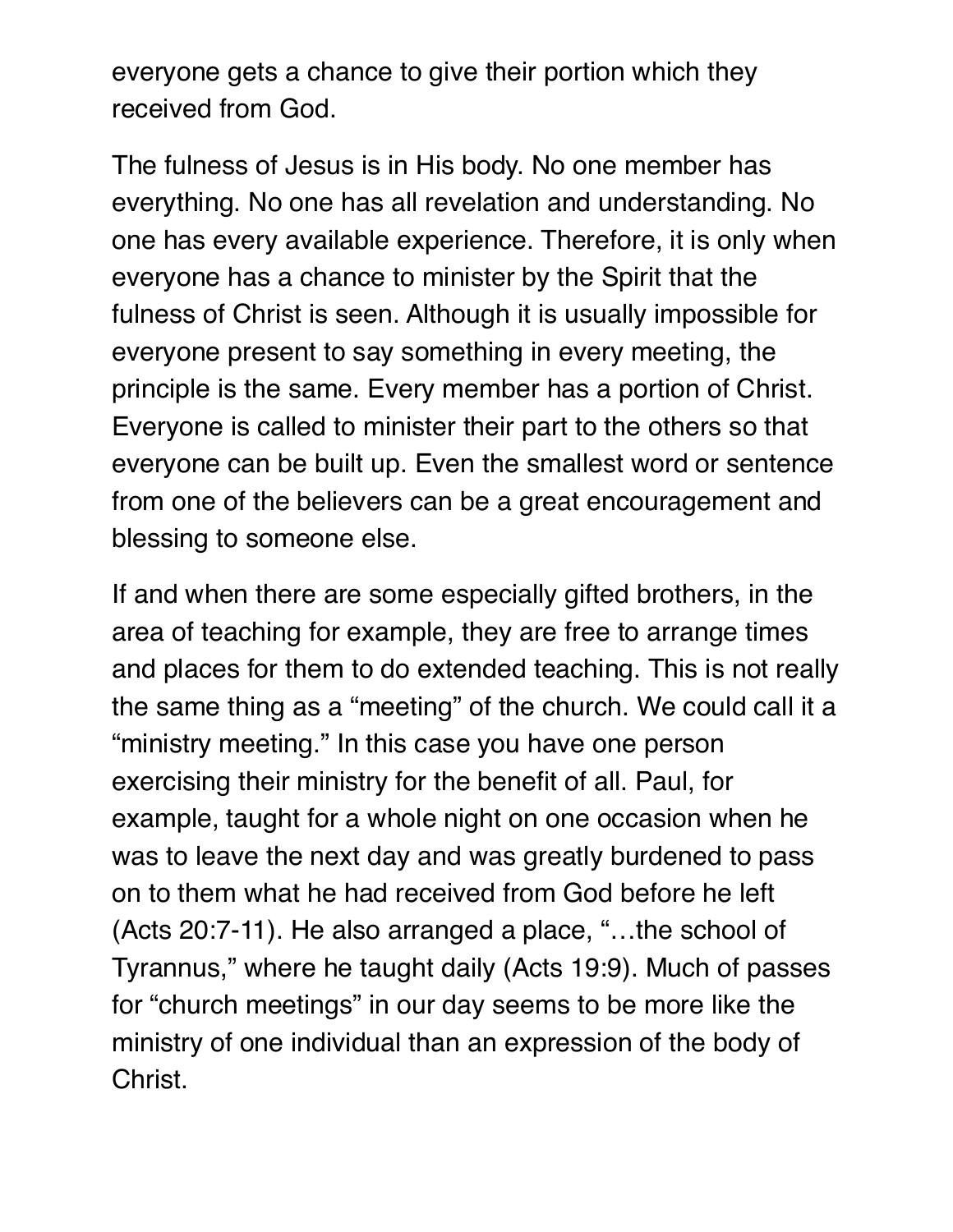A similar thought could be applied to those who have gifts of healing, prophecy, and miracles. There is absolutely no need for such things to only take place in church meetings. These and other ministries can be conducted any day at any time throughout the week. They can be done from house to house. There is no need to make a spectacle or show out of prayer for healing, prophetic ministry, or even teaching. There is no necessity for these things to be done only on our gatherings. Our meetings should be an expression of the authority and Person of Jesus, not a place of entertainment and showing off our gifts.

Besides not expressing the fulness of the body of Christ, meetings dominated by one man or a few men result in frustration for other men who are not allowed to grow up in their gifts and ministries. When one man leads, any others who begin to show signs of anointing immediately become a threat to the one in charge. Perhaps they can be shunted off to teach "Sunday school" or to go to seminary, but when such men begin to exercise spiritual authority, it can easily be seen by the leader as "competition" and therefore must be "dealt with".

All too frequently, such brothers who are beginning to grow in their gifts are labeled as rebellious and gotten rid of. The leader, finding one excuse or another, manages to send this brother off to somewhere else. This often causes pain and confusion for the one who is rejected.

One evil which such human authority produces is that many men, not being able to grow in their gifts in the church, look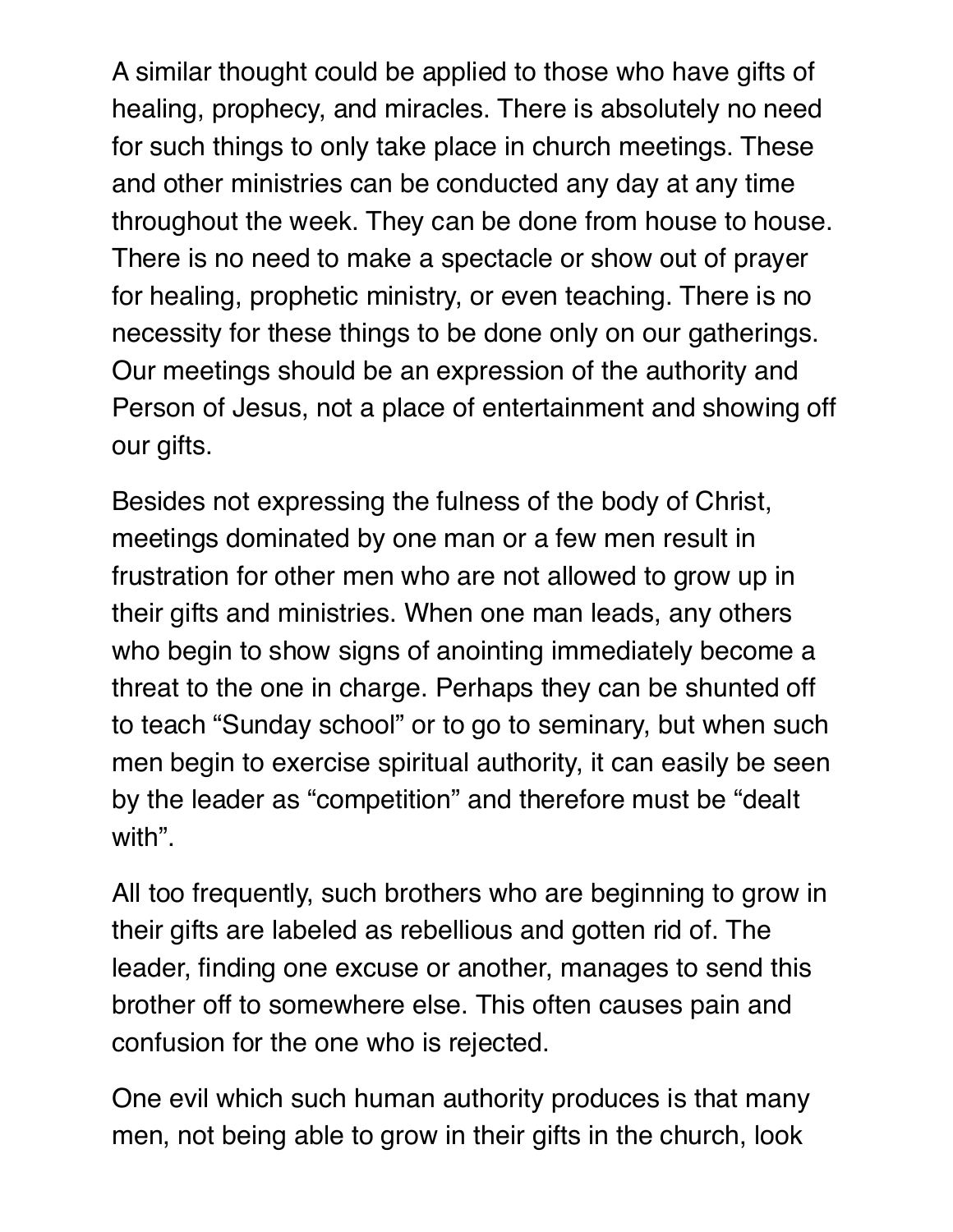for other forms of fulfillment such as devoting themselves to their work, sports, or other entertainment. Furthermore, many congregations are left full of women (since the men have left, being unfulfilled) who, by nature, are more submissive and less resentful of human authority.

# MAINTAINING GOD'S AUTHORITY

Although there is no place for human authority in the church, there is a place for men to be used by God to transmit His authority. These men are the older, more spiritually mature brothers who carry a responsibility before God to help maintain His authority in the meetings. These are also known as "watchmen." These are men who are mature and walk in intimacy with God.

Therefore during the meetings, they have a certain responsibility to see that God's authority is maintained. When some immature ones or newcomers begin to say and do things which are not in harmony with what the Spirit is saying or doing at the moment, then they must act. In ways that are not offensive or overbearing, these men must say or do something to bring back the direction of the meeting to the authority of the Holy Spirit.

Far too many people come to a meeting without superficial human structure and see it as an opportunity to offer their own opinions, doctrines, personal feelings and other equally useless things. Failing to discern the leadership of the Spirit,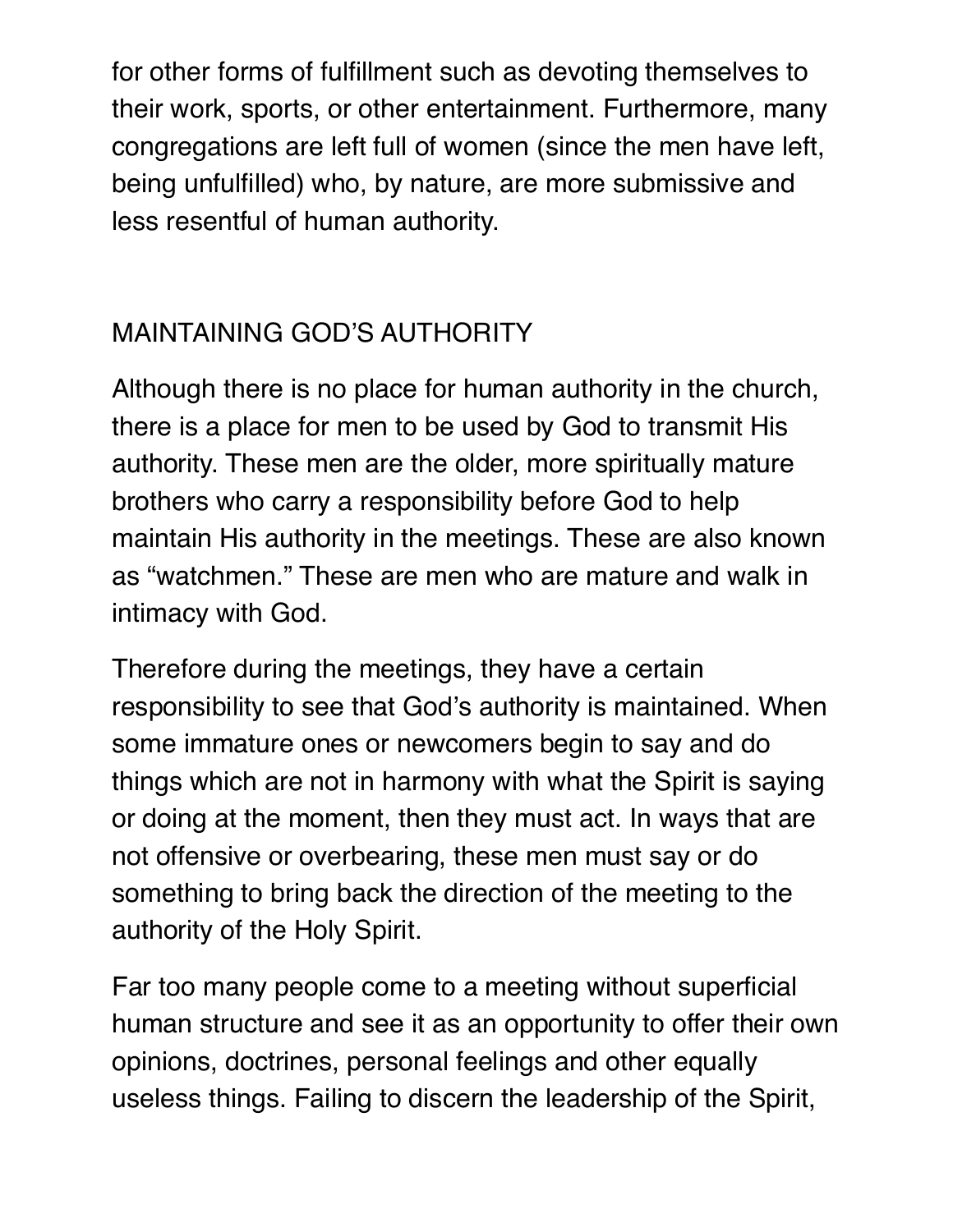they quench the Spirit by offering things which do not originate with Him.

Also, young believers can become excited or stimulated by something other than God (by the flesh, ego, and even evil spirits) and begin to talk without Holy guidance.

This is the time for the mature brothers to bring correction to the situation. Perhaps they can ask for a pause and a time of prayer. Possibly they can gently suggest that this is not the time or place for such things to be expressed. There are many ways in which the mature brothers can and should help to maintain the leading of the Holy Spirit in the meetings.

In order for this to happen in a healthy and loving way, there must be at least two or three men who are walking in unity. They must be of the same mind and the same opinion. They must have relationships which have been built by God and therefore, have arrived at a holy unity. Then they can speak and move in harmony with each other in such meetings. They, together, can act to bring the meetings back under the authority of the Holy Spirit.

Without such unity between at least a few men, truly spiritual meetings cannot occur. Perhaps someone will start talking without a spiritual anointing. When one brother tries to bring correction, the other disagrees. When one senses an error, the other takes the side of the one with the error and so a discordance is introduced. This causes a "friction" in the air. This lack of unity between the more experienced brothers will allow many different and unspiritual things to go on during our times together. This will also produce confusion among the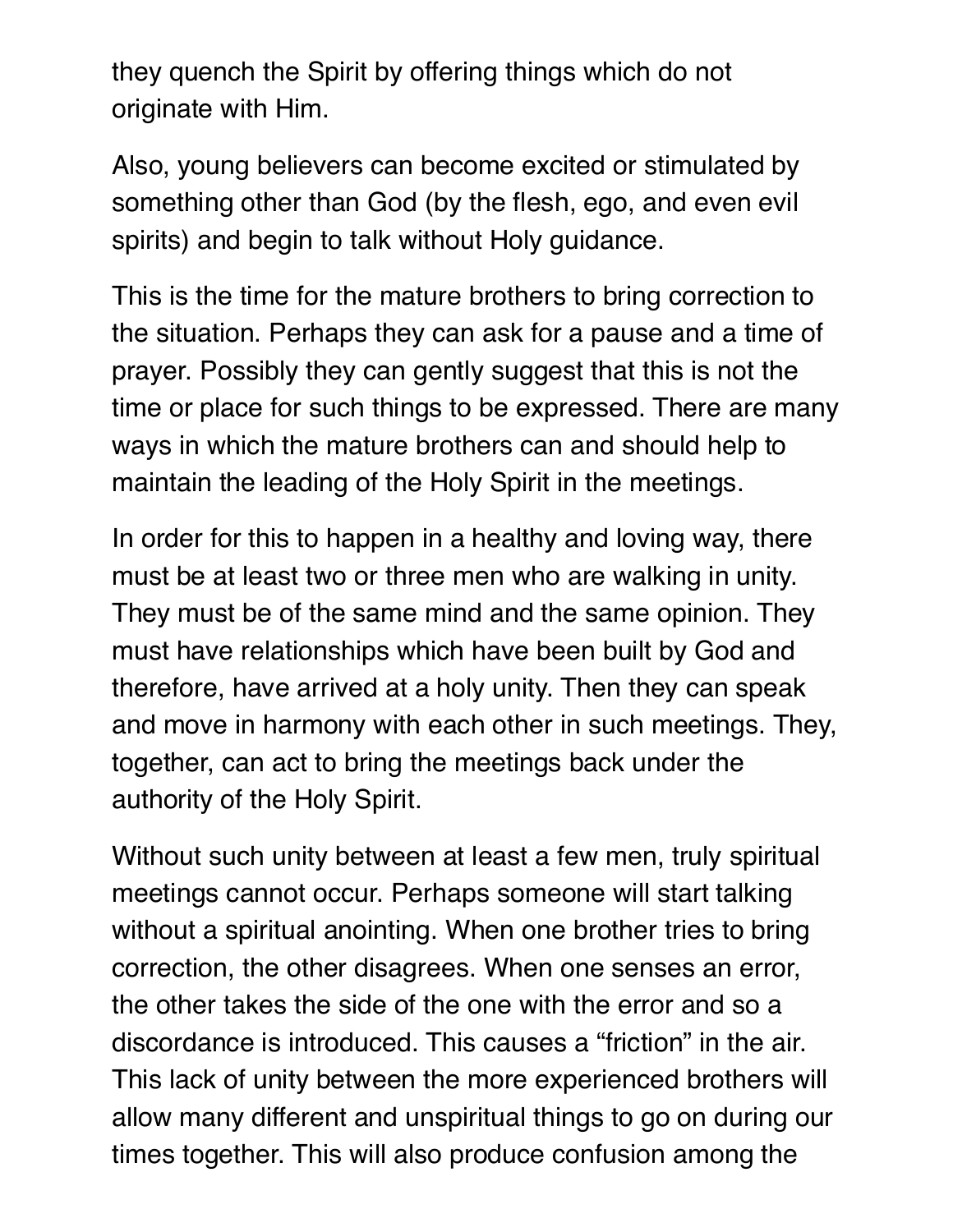brethren. They will not know what is really of God and what is in error.

Such a situation will not be blessed by the Lord. It is an unstable construction. Its foundation is not secure. God cannot add much weight (which, in this case, is many more believers) to such a construction because it will not stand the test. Sooner or later such brothers who are not walking in true harmony with each other and with Jesus will enter into conflict. There will inevitably be a division. This will hurt and confuse the others. Therefore, God will not bring many people to such meetings. He knows how it will end and so does not bless it very much.

If the authority and leadership of Jesus is not maintained in our meetings, He will withdraw Himself. He will take away the lampstand out of its place (Rev 2:5). When we are in confusion and lose His leadership, we are no longer a testimony of Himself. He is not the one being expressed. He is not the one being glorified. Therefore, His presence will not be there and the whole thing will fall apart.

Men often compensate for this lack of Holy leadership with human authority and organization. Since God is not holding things together, they use human glue. They begin to lead and organize themselves. Thus is birthed one more religious sect, one more division among God's people.

There are more than a few Christian groups today that began, perhaps long ago, in the Spirit. They were brought together by the moving of God, but in some way strayed from His leading. They lost the thread of His direction. They deviated from His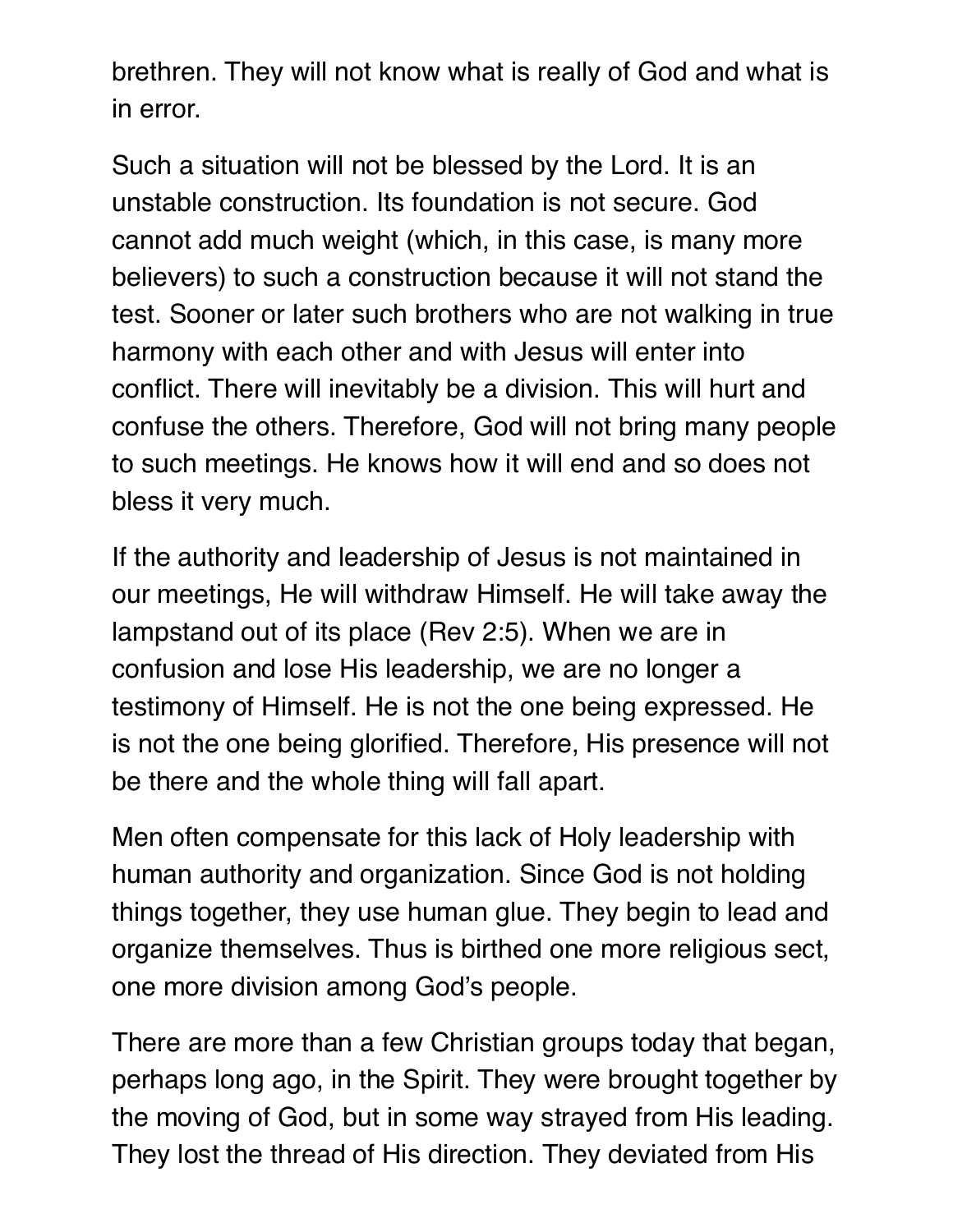authority. Consequently, the presence of God was lost and all that remains is just a shell of the past. They have only an echo of what was once the voice of the Lord.

It should be named "Ichabod," since the glory of the Lord has departed. Yet there they are, still grinding along with only the memory of how God once lived and moved in their midst.

Meeting in the Spirit – in the very presence of the Lord – is a very serious thing. It is unfortunately, also very rare. The reverent respect for God, the intimacy with Him and the obedience to Him which are required are scarce today.

If and when we are privileged to be a part of such a thing, it is very precious. We should be very prayerful and watchful before God so that it could be preserved.

# WHY DOES GOD NOT JUDGE WHAT IS NOT FROM HIM?

Perhaps some may question why God does not bring His judgment upon so many things which happen today among Christians which so obviously are not His will. They don't express His nature in any way. In fact, many are abhorrent and repulsive and even downright blasphemous. Why then, as He did with Ananias and Sapphira, does He not strike dead those who are corrupting His church?

One possible answer is that much of what is done "in His name" is not really His. Since it is not His work, He feels no responsibility to defend it. He senses no urgency to keep it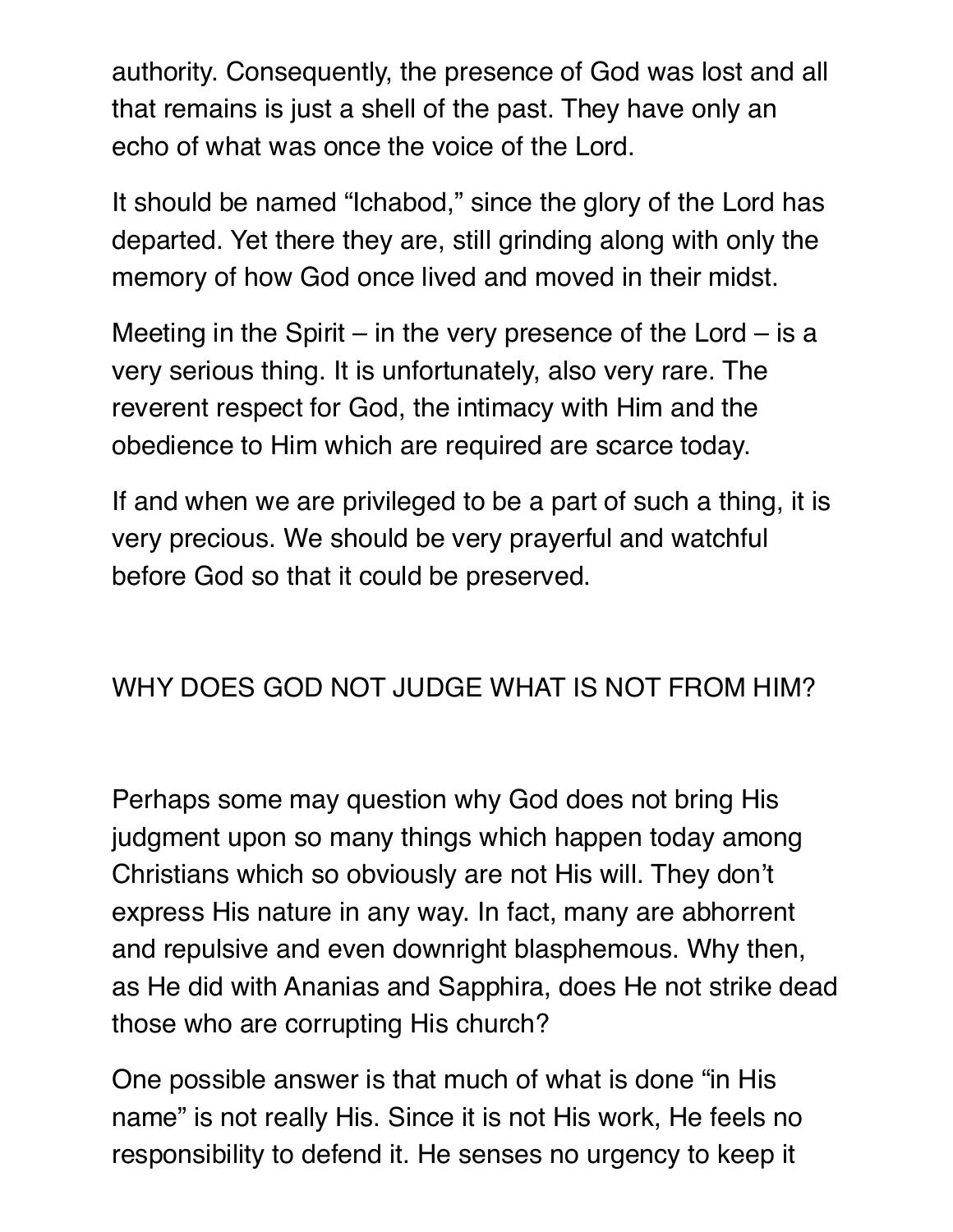pure. Since He did not begin the work, it is not of Him and He has no need judge it at this time.

But if and when we begin to fulfill His requirements and come under His leading, then we must walk in reverent fear since we are experiencing the true house of God. It is then that the fear of the Lord should be something of which we are conscious.

One of the goals in meeting together is to build up His Holy Temple. We are co-laboring with Him to construct somewhere where He is pleased to live. We are working together with Him to build something holy and living, a sanctuary where He feels comfortable and at rest. This is not a small or unimportant task. This is truly serious business. As servants of God we are dealing with eternal, precious, eternally important things. Knowing God's will and then working with Him with this in mind is of the utmost importance.

Far too many believers are satisfied to have meetings which God seems to visit once in a while. If, from time to time, they sense the presence of the Lord or some anointing of His Spirit, they are satisfied. However brethren, we must never be satisfied with something which God occasionally visits, but only with something where He is pleased to live for eternity. May we give our hearts and lives wholly to this task.

David W. Dyer